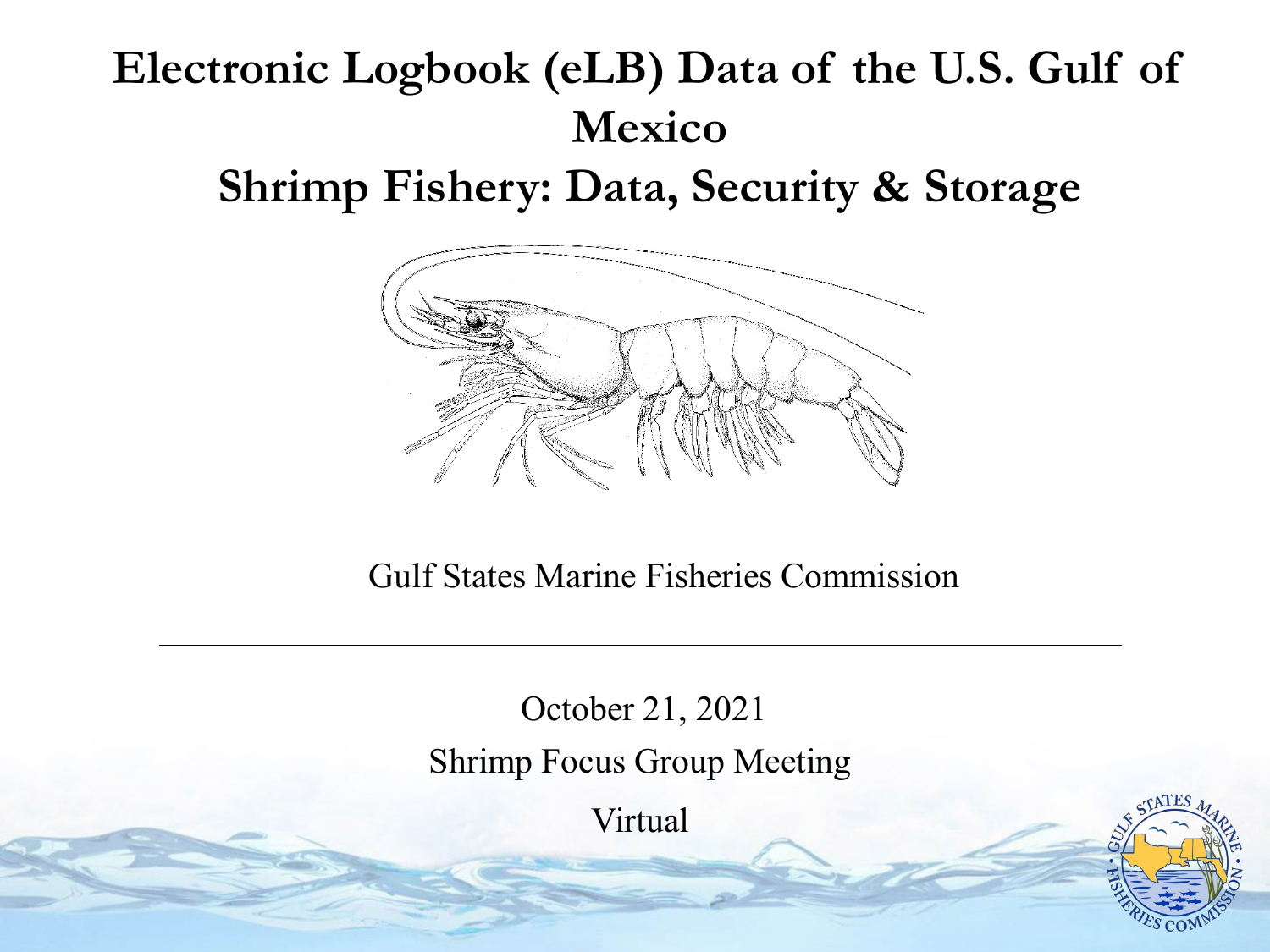# **Shrimp eLB Data Process**

- Data transfer to GSMFC
- GSMFC Data processing
- Data transfer to NOAA SEFSC
- GSMFC's capacity to handle automatic electronic/cellular transfers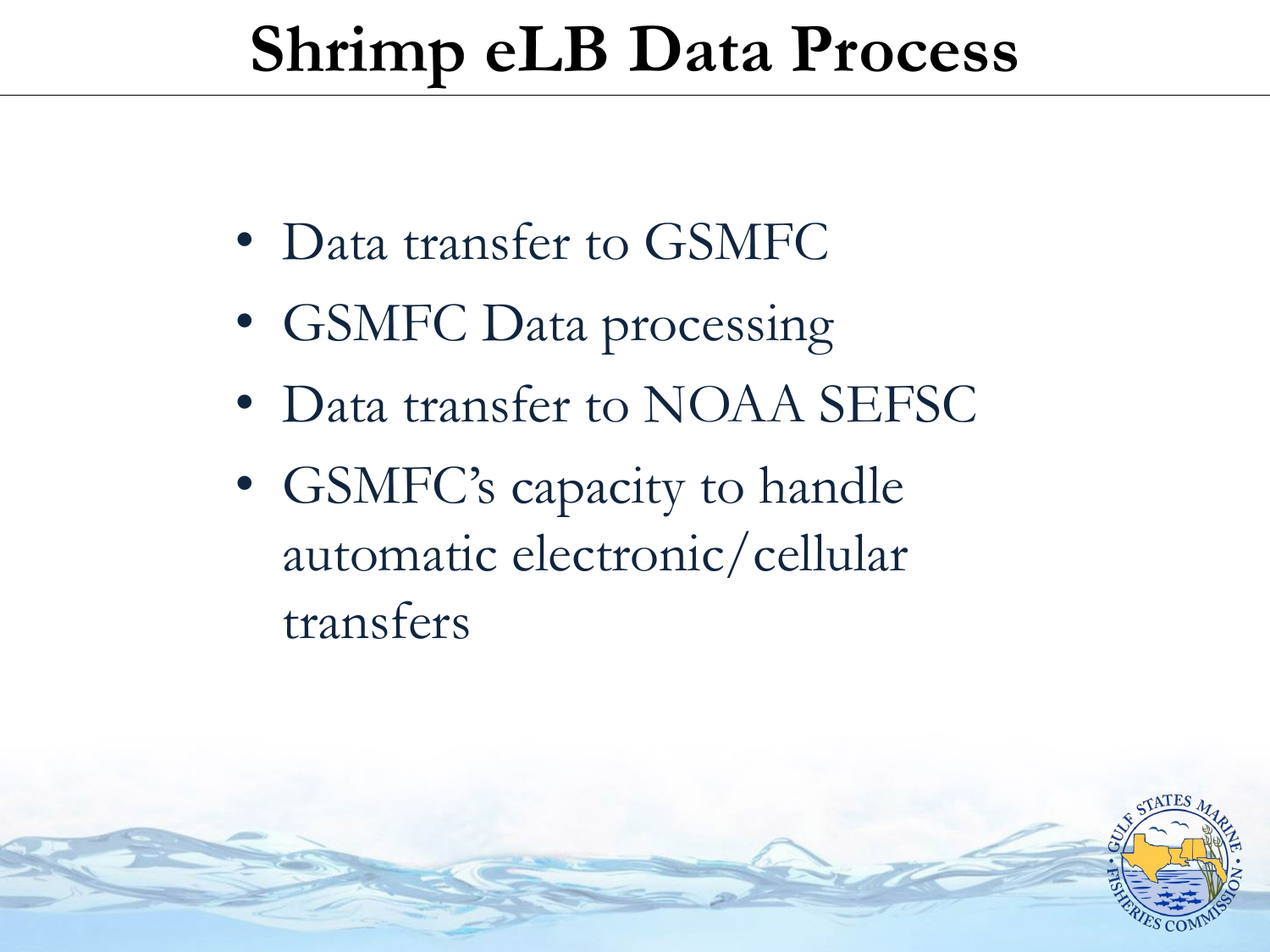### **Data Transfer to GSMFC**

- SEFSC Galveston Lab sends a batch of eLB SD cards via FedEx to the GSMFC
- Each SD card is contained within a Tyvex envelope as received by SEFSC Galveston Lab
- Each envelope is identified with the vessel name, eLB ID, and the eLB box serial number
- SEFSC Galveston Lab emails an Excel spreadsheet listing the contents of the batch

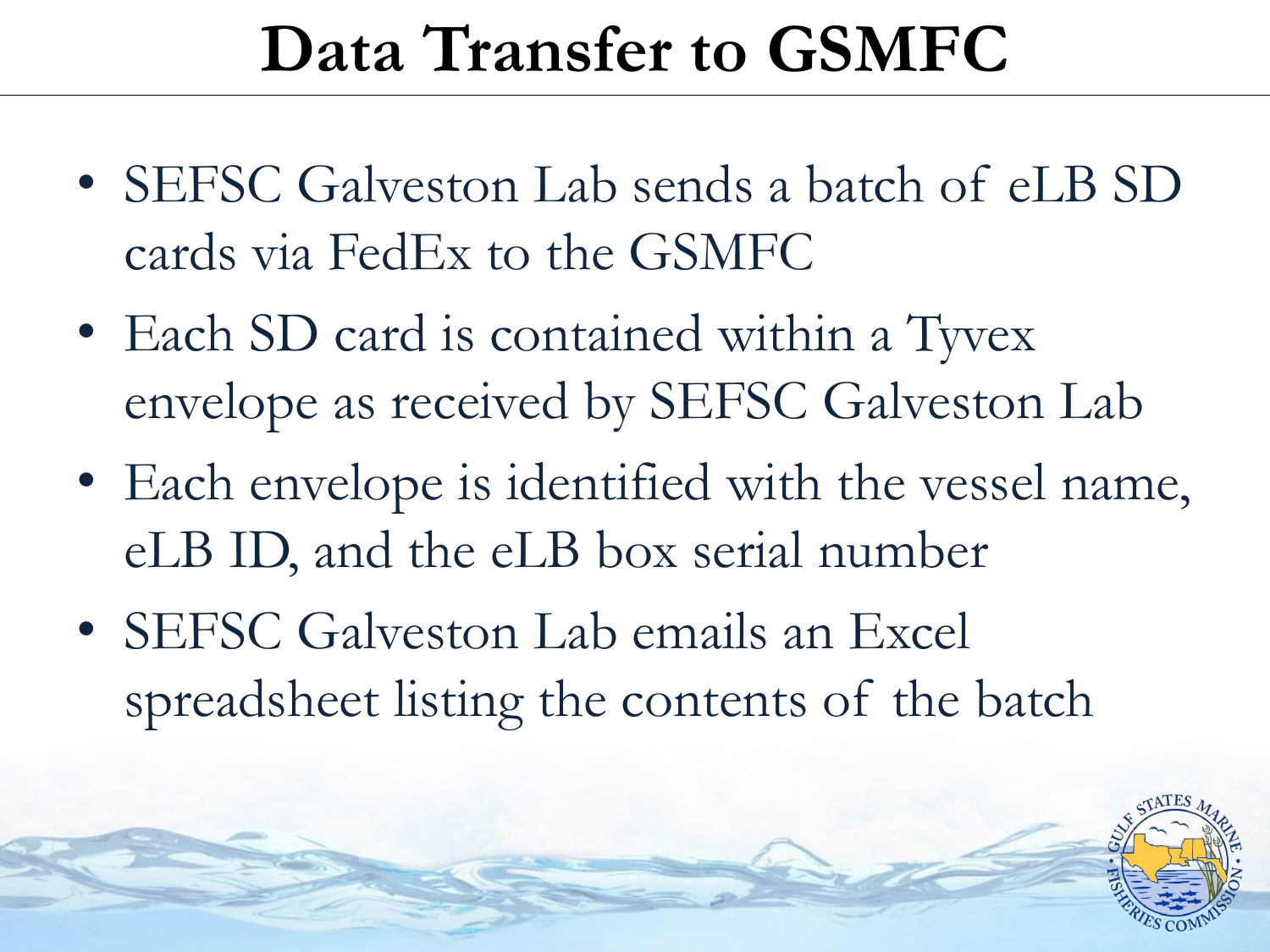# **GSMFC Data Processing**

- Disconnect computer from GSMFC network
- Process SD card:
	- Perform a virus scan
	- Verify data file exists
	- Copy data file to local working directory
- Connect computer to GSMFC network
- Remove invalid characters from local data files
- Import data files into an Oracle table in the GSMFC GulfFIN data warehouse
- Delete data files from local working directory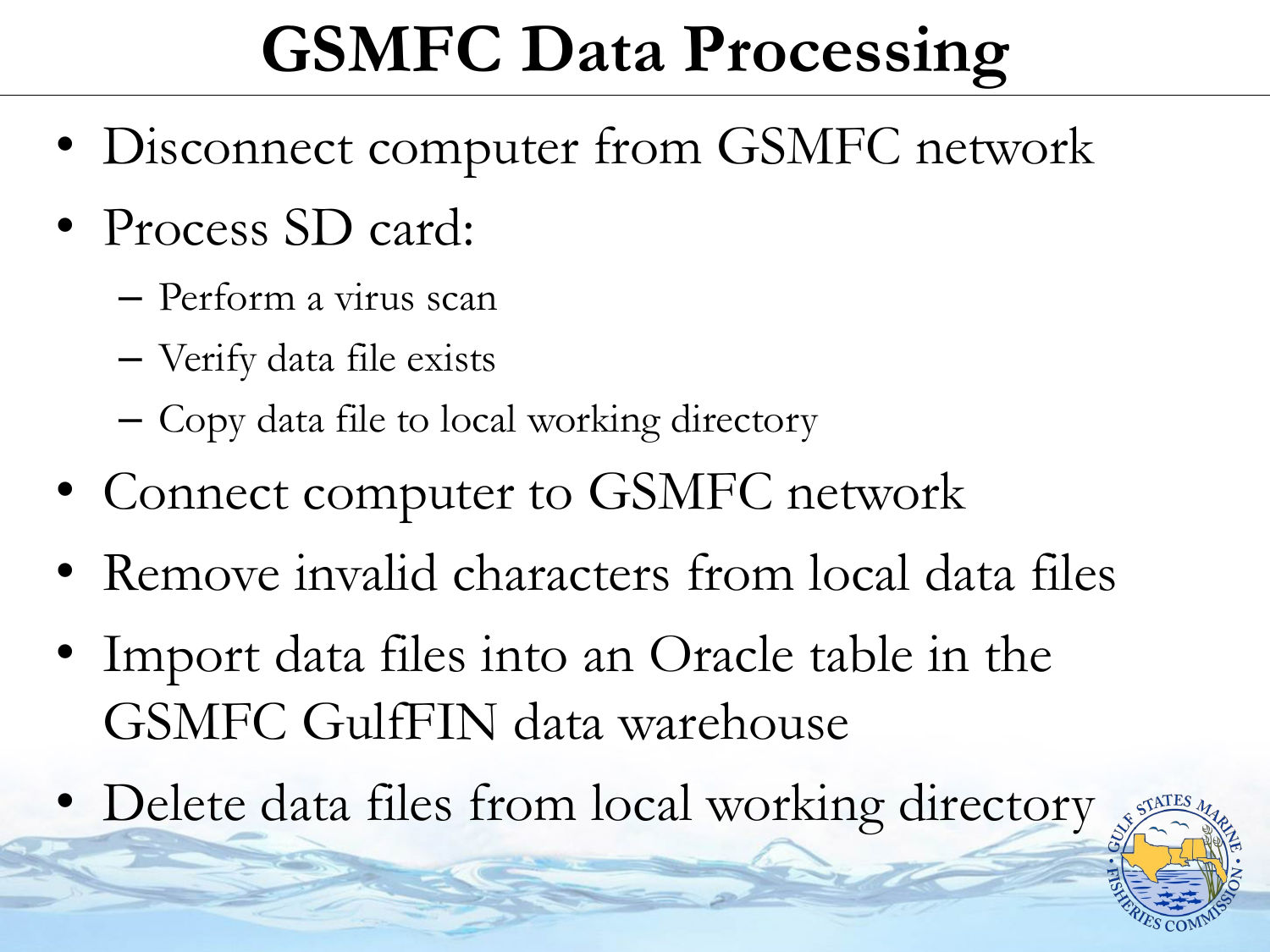# **Data Transfer to NOAA SEFSC**

- Repackage SD card envelopes for return to SEFSC Galveston Lab via FedEx
- Notify SEFSC Galveston Lab the batch is complete and ready for retrieval via GSMFC secure Oracle connection
- SEFSC Galveston Lab downloads the data from the GSMFC GulfFIN data warehouse

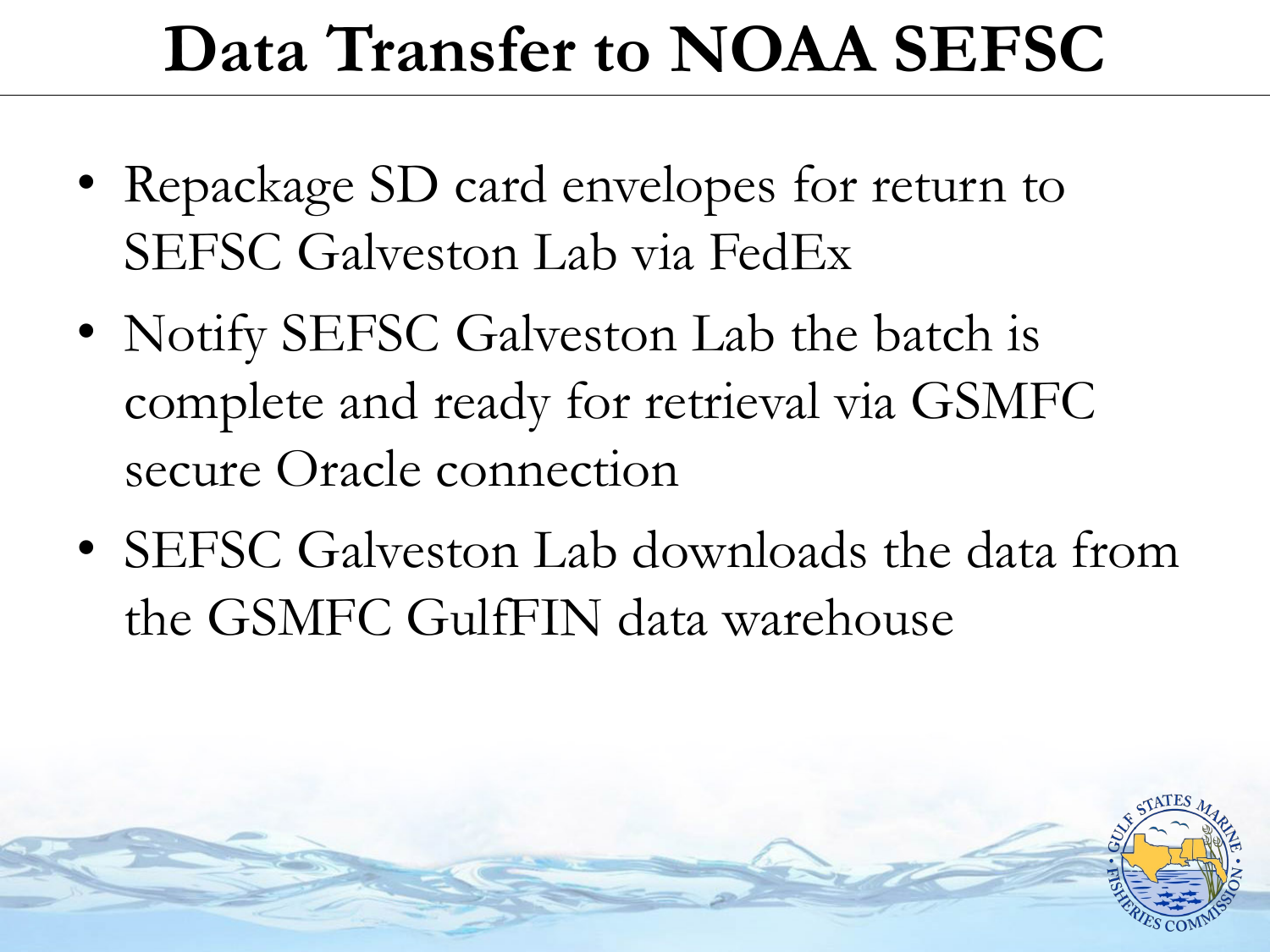# **Automatic Electronic Transfers**

- GSMFC is more than capable of handling secure electronic transfer of data using multiple transfer methods
- GSMFC requirements for this data are:
	- Data will be sent to cloud service for security, availability, and reliability. The GSMFC IT dept is not a 24/7 operation.
	- GSMFC is not the end repository for the data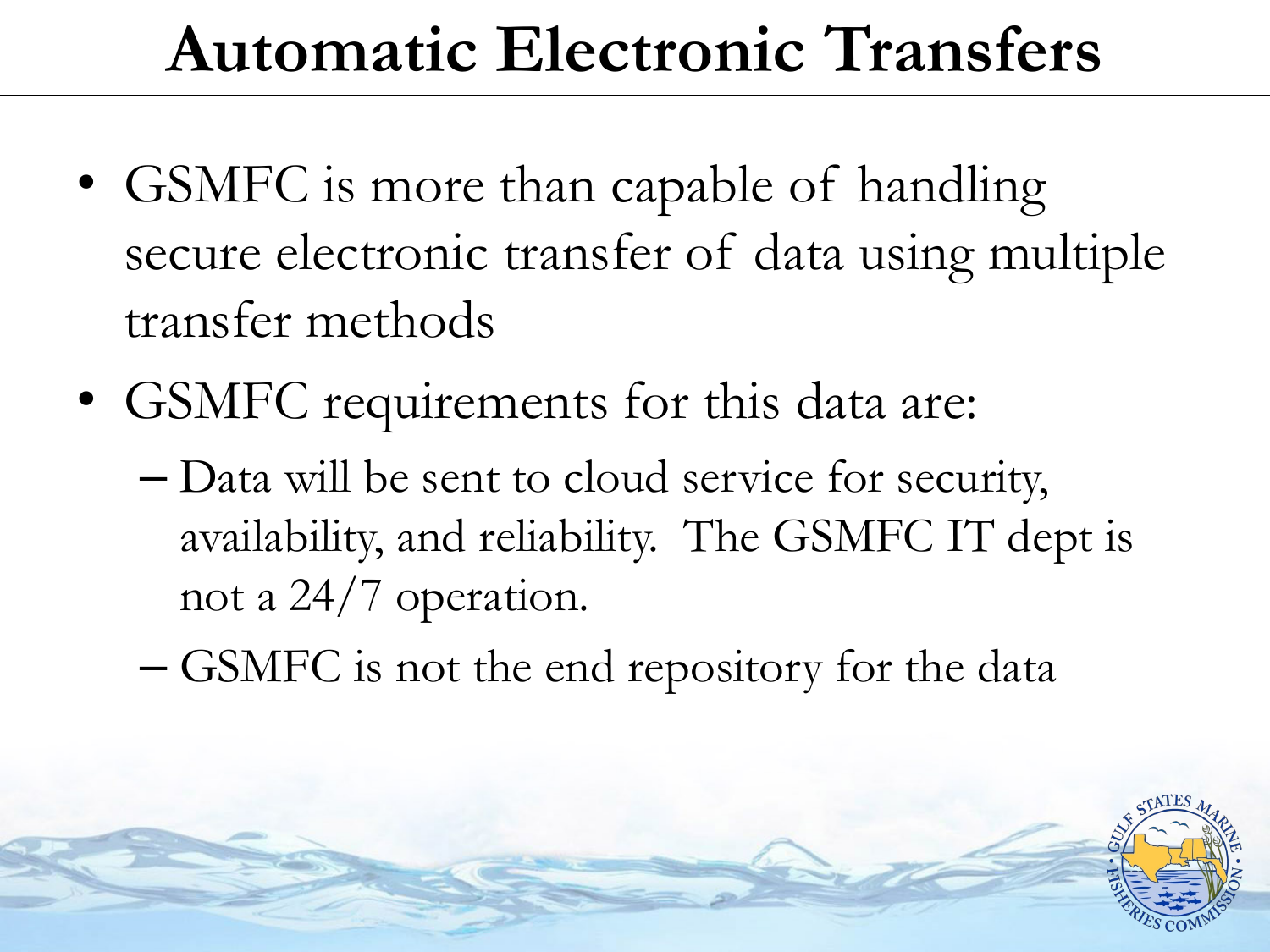# **Automatic Electronic Transfers**

- GSMFC will deliver the data in the same format as received and remove the data upon download confirmation
- The eLB boxes must clean any invalid characters before transmission
- Prefer the data be delivered in GSMFC specified format and method
- Additional costs will be incurred if GSMFC must receive data as currently being utilized or must require cleaning/pre-processing